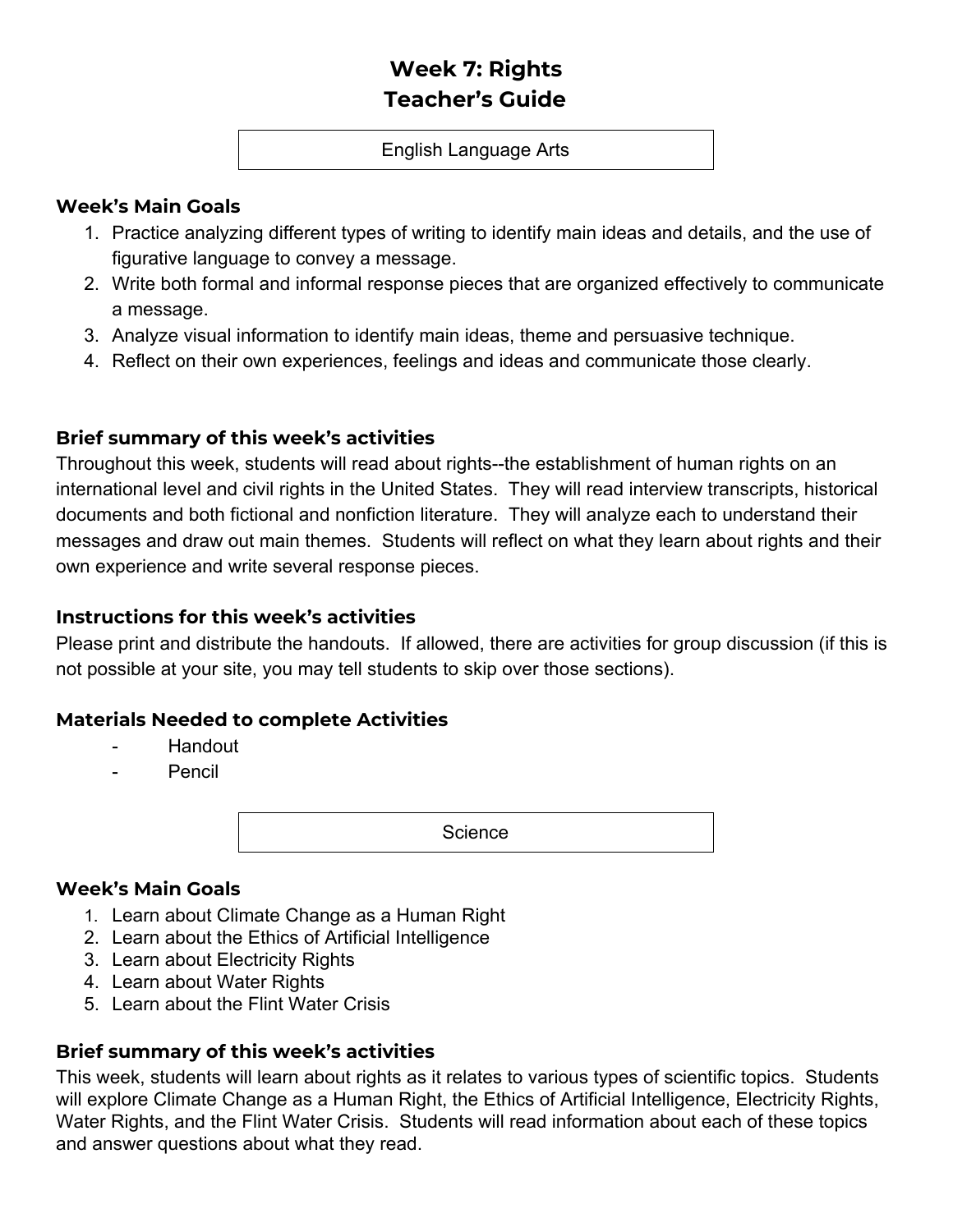# **Instructions for this week's activities**

Please print out the packet and distribute to students. If possible, students can discuss their written responses with the class.

# **Materials Needed to complete Activities**

- Handouts
- Pencils
- Colored Pencils (if available)

Math

### **Week's Main Goals**

Monday through Thursday our goals will be to use math to analyze how voting and other rights came about, and how they have impacted certain members of American society. On Friday, our goal will be to learn some basic geometry.

### **Brief summary of this week's activities**

For the first four days, we will look at the 'math' of certain rights, related to voting and to the Bill of Rights. On Friday, we will shift over and do some geometry, looking at shapes that have a lot of right angles.

# **Instructions for this week's activities**

Most of this week's activities can be done by reading closely, having an open mind and asking questions.

# **Materials Needed to complete Activities**

- Paper
- Pencils
- Calculators, if available.

Social Studies/Civics

#### **Week's Main Goals**

- 1. Identify fundamental liberties protected by the Bill of Rights.
- 2. Analyze the connections and interdependence among the protections in the Bill of Rights.
- 3. Evaluate situations in which rights may be violated.
- 4. Understand how the U.S. Constitution is amended
- 5. Understand key amendments to the Constitution and their significance

# **Brief summary of this week's activities**

Students will explore the Bill of Rights and other Amendments to the U.S. Constitution. Students will learn the benefits of the Bill of Rights and its protection of liberty. They will also learn about the process for proposing and approving additional amendments to the constitution and will consider the